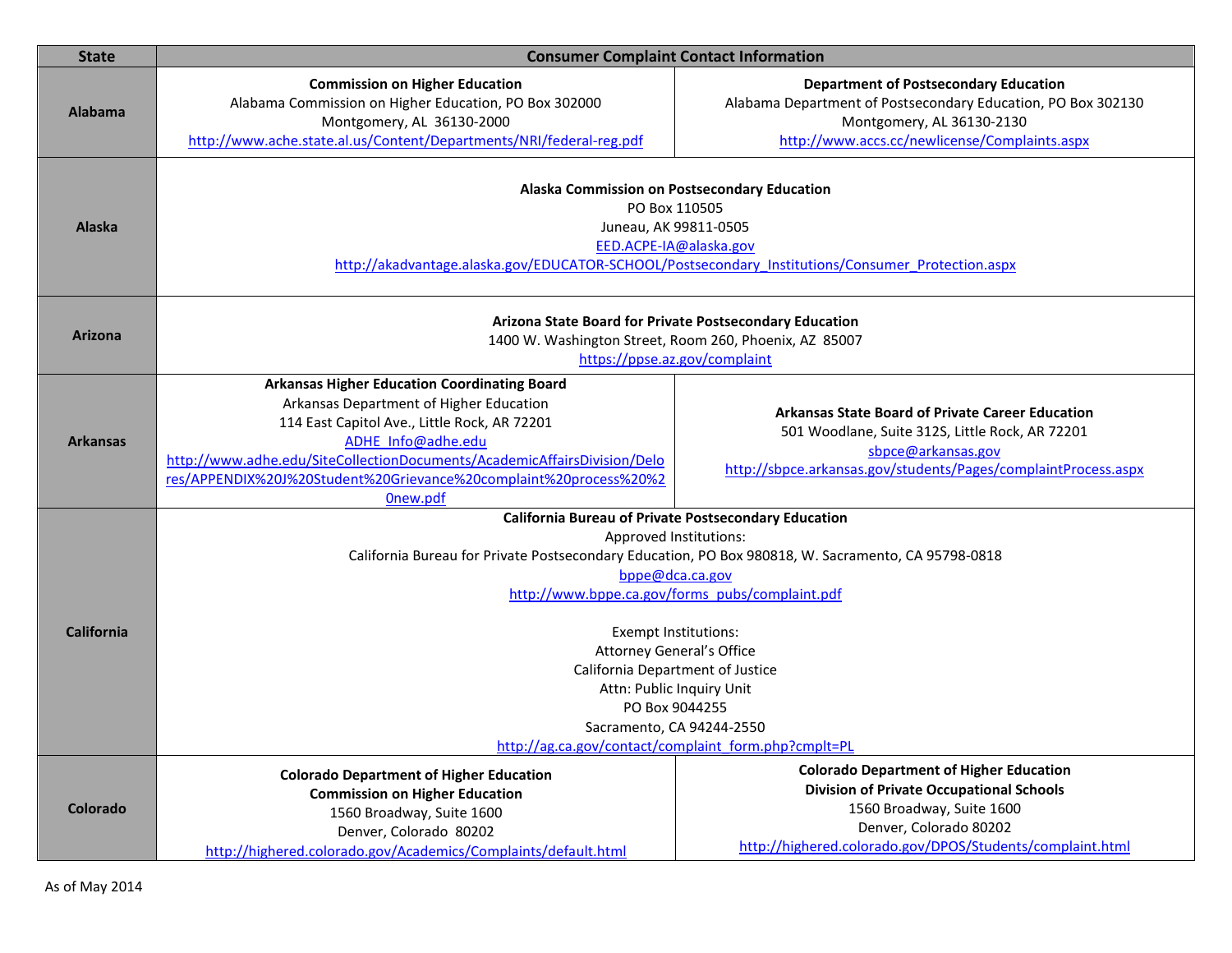|                    | <b>Connecticut Office of Higher Education</b>                                                                   |
|--------------------|-----------------------------------------------------------------------------------------------------------------|
| <b>Connecticut</b> | 61 Woodland Street, Hartford, CT 06105-2326                                                                     |
|                    | 860-947-1800, info@ctdhe.org                                                                                    |
|                    | Non-degree institutions: http://ctdhe.org/POSA/pdf/CP2ComplaintForm.pdf                                         |
|                    | <b>Connecticut Department of Consumer Protection</b>                                                            |
|                    | 165 Capitol Avenue, Room 110, Hartford CT 06106                                                                 |
|                    | trade.practices@ct.gov                                                                                          |
|                    | http://www.ct.gov/dcp/lib/dcp/Consumer Statement CPFR-2.pdf                                                     |
|                    | Consumer Complaint Hotline: (800) 842-2649                                                                      |
|                    | <b>Delaware Higher Education Office</b>                                                                         |
|                    | John G. Townsend Building, Suite 2, Dover, DE 19901                                                             |
|                    | dheo@doe.k12.de.us                                                                                              |
| <b>Delaware</b>    | <b>Delaware Attorney General</b>                                                                                |
|                    | Consumer Protection Wilmington: 820 N. French Street 5th floor                                                  |
|                    | Wilmington, DE 19801                                                                                            |
|                    | consumer.protection@state.de.us                                                                                 |
|                    |                                                                                                                 |
|                    |                                                                                                                 |
|                    | District of Columbia Office of the State Superintendent of Education                                            |
| <b>District of</b> | <b>Education Licensure Commission</b>                                                                           |
| Columbia           | 810 First Street, NE, 9th Floor, Washington, DC 20002                                                           |
|                    | http://osse.dc.gov/sites/default/files/dc/sites/osse/publication/attachments/complaint_form_4_11.pdf            |
|                    |                                                                                                                 |
|                    | <b>Florida Commission for Independent Education</b>                                                             |
| <b>Florida</b>     | 325 W. Gaines Street, Suite 1414, Tallahassee, FL 32399-0400                                                    |
|                    | http://www.fldoe.org/cie/complaint.asp                                                                          |
|                    |                                                                                                                 |
| Georgia            | <b>Georgia Nonpublic Postsecondary Education Commission</b>                                                     |
|                    | 2082 E. Exchange Pl. #220, Tucker, GA 30084-5334<br>http://www.gnpec.org/forms/pdf%20files/ComplaintProcess.pdf |
|                    |                                                                                                                 |
|                    | Hawaii Postsecondary Education Authorization Program (HPEAP)                                                    |
| <b>Hawaii</b>      | PO Box 541, Honolulu, Hawaii 96809                                                                              |
|                    | hpeap@dcca.hawaii.gov                                                                                           |
|                    | http://cca.hawaii.gov/hpeap/student-complaint-process/                                                          |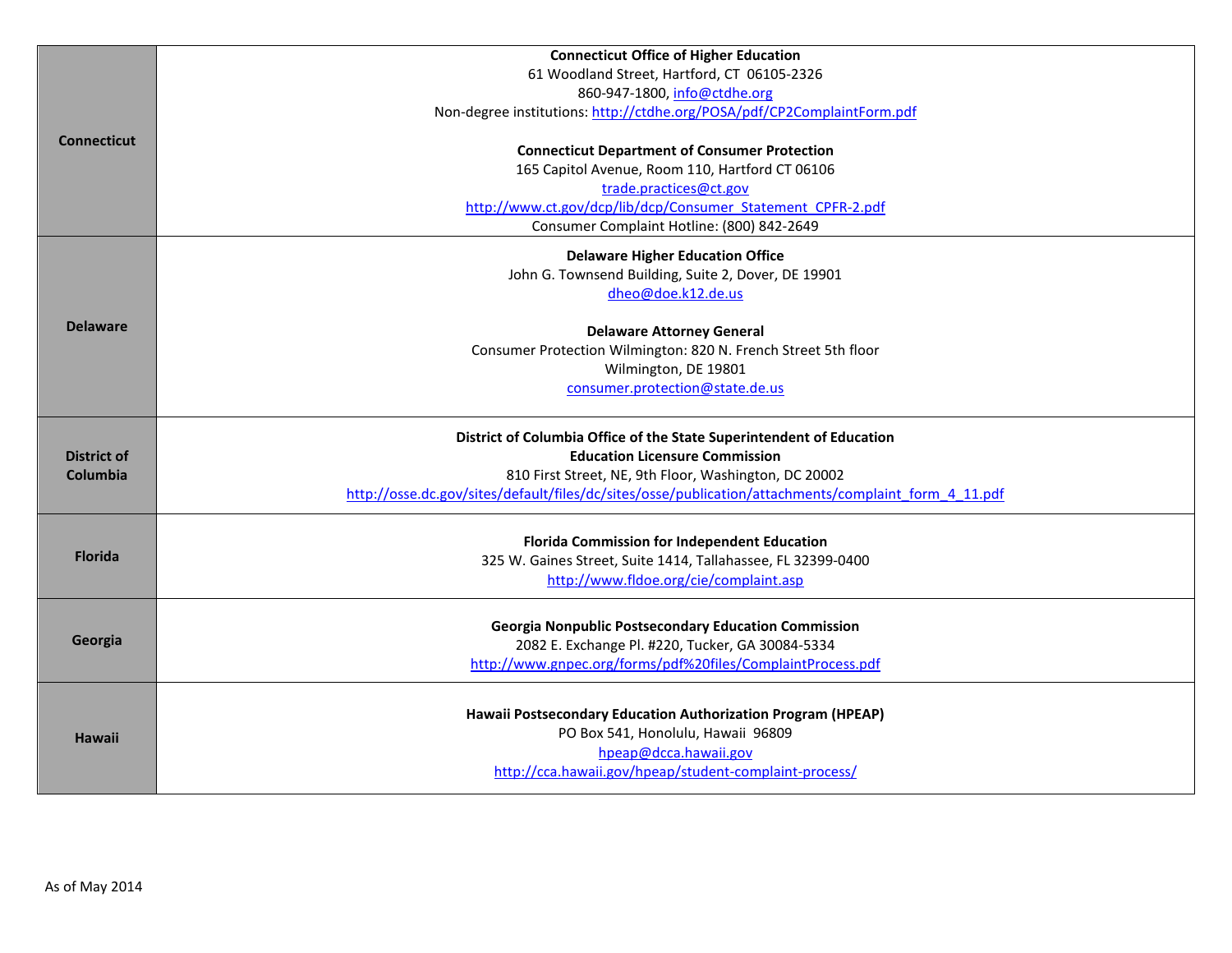| Idaho           | <b>Idaho State Board of Education</b><br>Attn: State Coordinator for Private Colleges and Proprietary Schools<br>650 West State Street, PO Box 83720, Boise, ID 83720-0037                                              |                                                                                                                                                                                                                                                                                 |
|-----------------|-------------------------------------------------------------------------------------------------------------------------------------------------------------------------------------------------------------------------|---------------------------------------------------------------------------------------------------------------------------------------------------------------------------------------------------------------------------------------------------------------------------------|
| <b>Illinois</b> | <b>Board of Higher Education</b><br>Illinois Board of Higher Education<br>431 East Adams, 2nd Floor<br>Springfield, Illinois 62701-1404<br>info@ibhe.org<br>Institutional Complaint Hotline: (217) 557-7359             |                                                                                                                                                                                                                                                                                 |
| <b>Indiana</b>  | <b>Indiana Board for Proprietary Education</b><br>Attn: Director of Regulatory Compliance<br>302 W Washington Street, Room E201<br>Indianapolis, IN 46204<br>http://www.in.gov/che/2744.htm                             | Department of Workforce Development, Office of Career and Technical<br><b>Schools</b><br>Complaint Adjudicator<br>DWD/Office of Career and Technical Schools<br>10 N. Senate Avenue, Suite 203<br>Indianapolis, IN 46204<br>http://www.in.gov/dwd/files/StudenComplaintForm.pdf |
| lowa            | <b>Iowa College Student Aid Commission</b><br>430 E. Grand Ave., 3rd floor, Des Moines, IA 50309<br>(877) 272-4456<br>Student Dispute Resolution Form: https://www.iowacollegeaid.gov/sdrf-start                        |                                                                                                                                                                                                                                                                                 |
| Kansas          | <b>Kansas Board of Regents</b><br>1000 SW Jackson Street, Suite 520, Topeka, KS 66612-1368<br>http://www.kansasregents.org/resources/PDF/524-ComplaintProcedureandForm.pdf                                              |                                                                                                                                                                                                                                                                                 |
|                 | Kentucky Council on Postsecondary Education<br>1024 Capital Center Dr. #320, Frankfort, KY 40601-7512<br>Sarah.levy@ky.gov                                                                                              | Kentucky Commission on Proprietary Education<br>Capital Plaza Tower, Room 302, 500 Mero Street, Frankfort, KY 40601-3319<br>http://www.bpe.ky.gov/Applications%20and%20Forms/Form%20to%20File%2<br>0a%20Complaint.pdf                                                           |
| <b>Kentucky</b> | <b>Office of the Attorney General</b><br>Capitol Suite 118, 700 Capitol Avenue,<br>Frankfort, KY 40601-3449<br>consumer.protection@ag.ky.gov<br>http://ag.ky.gov/civil/consumerprotection/complaints/Pages/default.aspx | <b>Office of the Attorney General</b><br>Capitol Suite 118, 700 Capitol Avenue,<br>Frankfort, KY 40601-3449<br>consumer.protection@ag.ky.gov<br>http://ag.ky.gov/civil/consumerprotection/complaints/Pages/default.aspx                                                         |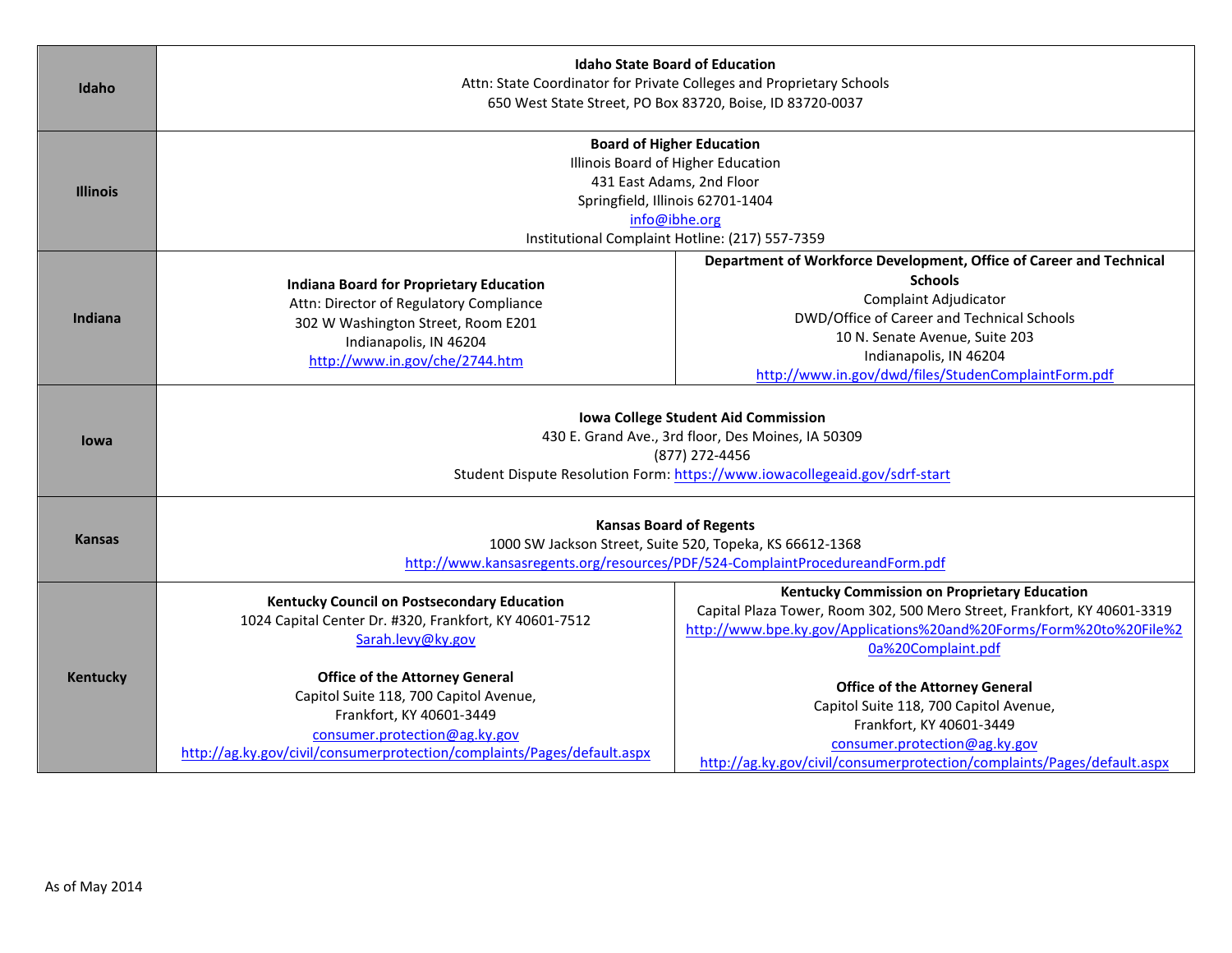| Louisiana            | Louisiana Attorney General Office, Consumer Protection Section<br>PO Box 94005, Baton Rouge, LA 70804<br>ConsumerInfo@ag.state.la.us, 1-800-351-4889, 225-326-6465<br>http://www.ag.state.la.us/Complaint.aspx?articleID=16&catID=15<br>Secondarily, complaints may also be sent to: Louisiana Board of Regents, Attn: Nancy Beall or Dr. Larry Trembly, PO Box 3677, Baton Rouge, LA 70821-3677<br>http://www.regentsfiles.org/assets/docs/ProprietarySchools/StudentComplaintProcedure.pdf |                                                                                                                                                                                                               |
|----------------------|----------------------------------------------------------------------------------------------------------------------------------------------------------------------------------------------------------------------------------------------------------------------------------------------------------------------------------------------------------------------------------------------------------------------------------------------------------------------------------------------|---------------------------------------------------------------------------------------------------------------------------------------------------------------------------------------------------------------|
| <b>Maine</b>         | <b>Maine Department of Education</b><br>Deborah Friedman - Complaints<br>23 State House Station<br>Augusta, ME 04333-0023<br><b>Maine Attorney General, Consumer Protection Division</b><br>6 State House Station<br>Augusta, ME 04333<br>http://www.maine.gov/ag/consumer/complaints/complaint form.shtml                                                                                                                                                                                   |                                                                                                                                                                                                               |
| <b>Maryland</b>      | <b>Maryland Higher Education Commission</b><br>6 North Liberty Street, 10th Floor, Baltimore, MD 21201<br>(410) 767-3388, http://www.mhec.state.md.us/higherEd/acadAff/MHECStudentComplaintProcess.pdf<br>Office of the Attorney General, Consumer Protection Division<br>200 St. Paul Place, Baltimore, MD 21202<br>Consumer Protection Hotline: (410) 528-8662<br>consumer@oag.state.md.us<br>http://www.oag.state.md.us/Consumer/complaint.htm                                            |                                                                                                                                                                                                               |
| <b>Massachusetts</b> | <b>Massachusetts Board of Higher Education</b><br>One Ashburton Place<br>Room 1401<br>Boston, MA 02108<br>http://www.mass.edu/forstudents/complaints/complaintprocess.asp                                                                                                                                                                                                                                                                                                                    | Massachusetts Division of Professional Licensure, Office of Private<br><b>Occupational School Education</b><br>1000 Washington Street<br>Boston, MA 02118<br>http://www.mass.gov/ocabr/docs/dpl/complaint.pdf |
| <b>Michigan</b>      | Michigan Department of Licensing and Regulatory Affairs, Bureau of Commercial Services, Licensing Division<br>Proprietary School Unit Staff<br>201 N. Washington Sq., Lansing, MI 48913<br>http://www.michigan.gov/lara/0,4601,7-154-35299 61343 35395 35396---,00.html                                                                                                                                                                                                                      |                                                                                                                                                                                                               |
| Minnesota            | <b>Minnesota Office of Higher Education</b><br>1450 Energy Park Drive, Suite 350, St. Paul, MN 55108-5227<br>http://www.ohe.state.mn.us/mPg.cfm?pageID=1078                                                                                                                                                                                                                                                                                                                                  |                                                                                                                                                                                                               |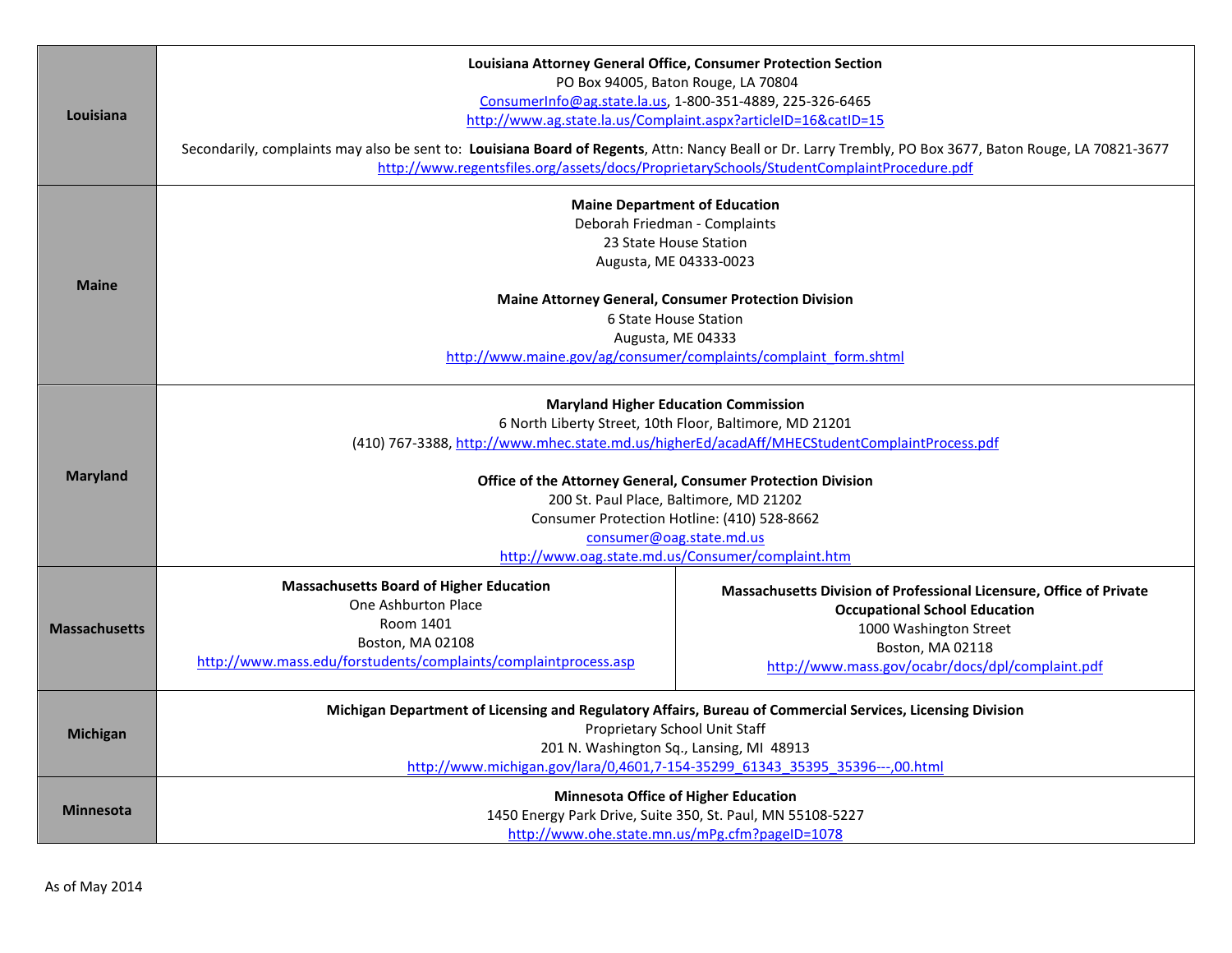| <b>Mississippi</b> | Mississippi Commission on College Accreditation<br>3825 Ridgewood Road, Jackson, MS 39211-6453<br>http://www.mississippi.edu/mcca/downloads/studentcomplaintform.pdf<br><b>Consumer Protection Division, Office of the Attorney General</b><br>PO Box 22947, Jackson, MS 39225-2947<br>http://www.ago.state.ms.us/index.php/contact (email)<br>http://www.ago.state.ms.us/wp-content/uploads/2013/08/Consumer- | Mississippi Commission of Proprietary Schools and College Registration<br>3825 Ridgewood Road, Jackson, MS 39211-6453<br>http://www.sbcjc.cc.ms.us/pdfs/pg/PSComplaintForm.pdf<br><b>Consumer Protection Division, Office of the Attorney General</b><br>PO Box 22947, Jackson, Mississippi 39225-2947<br>http://www.ago.state.ms.us/index.php/contact (email)<br>http://www.ago.state.ms.us/wp-content/uploads/2013/08/Consumer-<br>Complaint-Form.pdf |
|--------------------|----------------------------------------------------------------------------------------------------------------------------------------------------------------------------------------------------------------------------------------------------------------------------------------------------------------------------------------------------------------------------------------------------------------|---------------------------------------------------------------------------------------------------------------------------------------------------------------------------------------------------------------------------------------------------------------------------------------------------------------------------------------------------------------------------------------------------------------------------------------------------------|
|                    | Complaint-Form.pdf<br><b>Missouri Department of Higher Education</b>                                                                                                                                                                                                                                                                                                                                           |                                                                                                                                                                                                                                                                                                                                                                                                                                                         |
| <b>Missouri</b>    | 205 Jefferson Street, PO Box 1469, Jefferson City, MO 65102-1469, info@dhe.mo.gov                                                                                                                                                                                                                                                                                                                              |                                                                                                                                                                                                                                                                                                                                                                                                                                                         |
|                    | Policy: http://dhe.mo.gov/documents/POLICYONCOMPLAINTRESOLUTION-reviseddraft.pdf                                                                                                                                                                                                                                                                                                                               |                                                                                                                                                                                                                                                                                                                                                                                                                                                         |
|                    | <b>Montana Board of Regents</b>                                                                                                                                                                                                                                                                                                                                                                                |                                                                                                                                                                                                                                                                                                                                                                                                                                                         |
|                    | Office of Commissioner of Higher Education<br>Montana University System                                                                                                                                                                                                                                                                                                                                        |                                                                                                                                                                                                                                                                                                                                                                                                                                                         |
|                    | 2500 Broadway Street                                                                                                                                                                                                                                                                                                                                                                                           |                                                                                                                                                                                                                                                                                                                                                                                                                                                         |
|                    | PO Box 203201                                                                                                                                                                                                                                                                                                                                                                                                  |                                                                                                                                                                                                                                                                                                                                                                                                                                                         |
| <b>Montana</b>     | Helena, MT 59620-3201                                                                                                                                                                                                                                                                                                                                                                                          |                                                                                                                                                                                                                                                                                                                                                                                                                                                         |
|                    | <b>Montana Office of Consumer Protection</b>                                                                                                                                                                                                                                                                                                                                                                   |                                                                                                                                                                                                                                                                                                                                                                                                                                                         |
|                    | 2225 11th Avenue                                                                                                                                                                                                                                                                                                                                                                                               |                                                                                                                                                                                                                                                                                                                                                                                                                                                         |
|                    | PO Box 200151                                                                                                                                                                                                                                                                                                                                                                                                  |                                                                                                                                                                                                                                                                                                                                                                                                                                                         |
|                    | Helena, MT 59620-0151                                                                                                                                                                                                                                                                                                                                                                                          |                                                                                                                                                                                                                                                                                                                                                                                                                                                         |
|                    | contactocp@mt.gov<br>http://mus.edu/MUS-Statement-of-Complaint-Process.asp                                                                                                                                                                                                                                                                                                                                     |                                                                                                                                                                                                                                                                                                                                                                                                                                                         |
|                    | Nebraska Coordinating Commission for Postsecondary Education                                                                                                                                                                                                                                                                                                                                                   | Nebraska Department of Education, Private Postsecondary Career Schools                                                                                                                                                                                                                                                                                                                                                                                  |
|                    | PO Box 95005, Lincoln, NE 68509-5005                                                                                                                                                                                                                                                                                                                                                                           | <b>Investigations Office</b>                                                                                                                                                                                                                                                                                                                                                                                                                            |
|                    |                                                                                                                                                                                                                                                                                                                                                                                                                | 301 Centennial Mall South                                                                                                                                                                                                                                                                                                                                                                                                                               |
| <b>Nebraska</b>    | Nebraska Attorney General, Consumer Protection Division                                                                                                                                                                                                                                                                                                                                                        | PO Box 98987                                                                                                                                                                                                                                                                                                                                                                                                                                            |
|                    | 2115 State Capitol, Lincoln, NE 68509<br>http://www.ago.state.ne.us/consumer/emailforms/consumer_complaint.htm                                                                                                                                                                                                                                                                                                 | Lincoln, NE 68509-4987<br>http://www.education.ne.gov/PPCS/PDF%20Folders/PDF%20Documents/PPCS                                                                                                                                                                                                                                                                                                                                                           |
|                    | Consumer Protection Hotline: (800) 727-6432                                                                                                                                                                                                                                                                                                                                                                    | %20Forms/Complaint-form.pdf                                                                                                                                                                                                                                                                                                                                                                                                                             |
|                    |                                                                                                                                                                                                                                                                                                                                                                                                                |                                                                                                                                                                                                                                                                                                                                                                                                                                                         |
| <b>Nevada</b>      | <b>Nevada Commission on Postsecondary Education</b><br>8778 S Maryland Parkway, Suite 115, Las Vegas, NV 89123                                                                                                                                                                                                                                                                                                 |                                                                                                                                                                                                                                                                                                                                                                                                                                                         |
|                    | http://www.cpe.state.nv.us/CPE%20Complaint%20Info.htm                                                                                                                                                                                                                                                                                                                                                          |                                                                                                                                                                                                                                                                                                                                                                                                                                                         |
|                    |                                                                                                                                                                                                                                                                                                                                                                                                                |                                                                                                                                                                                                                                                                                                                                                                                                                                                         |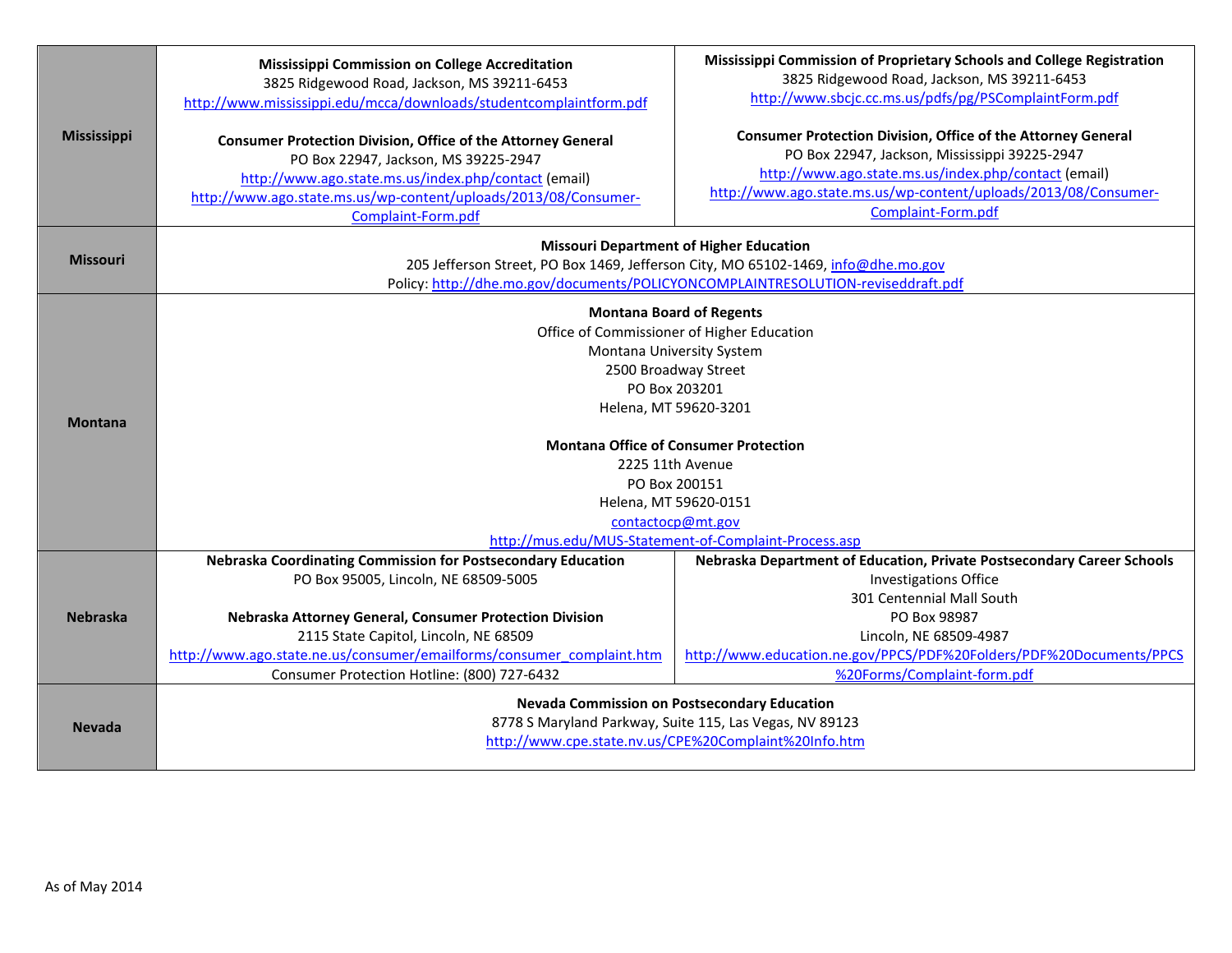| <b>New</b><br><b>Hampshire</b> | <b>New Hampshire Higher Education Commission</b><br>Patricia Edes, New Hampshire Department of Education<br>101 Pleasant Street<br>Concord, NH 03301<br>603-271-0257<br>Patricia.Edes@doe.nh.gov                                                                                                                                                                                                              | <b>New Hampshire HEC-Career School Licensing</b><br>Kimberly Kenneally, NH Department of Education<br>101 Pleasant Street<br>Concord, NH 03301<br>603-271-6443<br>Kimberly.Kenneally@doe.nh.gov                                                                                  |
|--------------------------------|---------------------------------------------------------------------------------------------------------------------------------------------------------------------------------------------------------------------------------------------------------------------------------------------------------------------------------------------------------------------------------------------------------------|----------------------------------------------------------------------------------------------------------------------------------------------------------------------------------------------------------------------------------------------------------------------------------|
| <b>New Jersey</b>              | <b>Secretary of Higher Education</b><br>New Jersey Higher Education<br>PO Box 542, Trenton, NJ 08625<br>nj che@che.state.nj.us<br><b>New Jersey Division of Consumer Affairs</b><br>124 Halsey Street, Newark, NJ 07102<br>http://www.nj.gov/oag/ca/complaint/ocp.pdf                                                                                                                                         | New Jersey Department of Labor and Workforce Development<br>Center for Occupational Employment Information<br>Training Evaluation Unit, PO Box 057, Trenton, NJ 08625-0057<br>http://lwd.dol.state.nj.us/labor/forms_pdfs/coei/SAU/Conflict%20Resolution%<br>20Questionnaire.pdf |
| <b>New Mexico</b>              |                                                                                                                                                                                                                                                                                                                                                                                                               | <b>New Mexico Higher Education Department</b><br>2048 Galisteo, Santa Fe, NM 87505<br>http://hed.state.nm.us/uploads/files/PPS/Overview/Complaint%20Form%20FY2014.doc                                                                                                            |
| <b>New York</b>                | <b>Office of College and University Evaluation</b><br>New York Office of College and University Evaluation<br>New York State Education Department<br>5 North Mezzanine, Albany, NY 12234<br>ocueinfo@mail.nysed.gov<br>http://www.highered.nysed.gov/ocue/spr/COMPLAINT<br><b>FORMINFO.html</b>                                                                                                               | New York Bureau of Proprietary School Supervision<br>New York State Education Department<br>99 Washington Avenue, Room 1613 OCP, Albany, NY 12234<br>www.acces.nysed.gov/bpss/students/documents/ComplaintForm.pdf<br>http://www.acces.nysed.gov/bpss/students/disclos.htm       |
| <b>North Carolina</b>          | Board of Governors for the University of North Carolina<br><b>Postsecondary Education Complaints</b><br>c/o Assistant Director of Licensure and Workforce<br>University of North Carolina General Administration<br>910 Raleigh Road<br>Chapel Hill, NC 27515<br>919-962-4558, studentcomplaint@northcarolina.edu<br>http://www.ncdoj.gov/getdoc/59be4357-41f3-4377-b10f-<br>3e8bd532da5f/Complaint-Form.aspx | <b>Community College System State Board of Proprietary Schools</b><br>200 West Jones St.<br>Raleigh, NC 27603<br>http://nccommunitycolleges.edu/proprietary_schools/complaints.htm                                                                                               |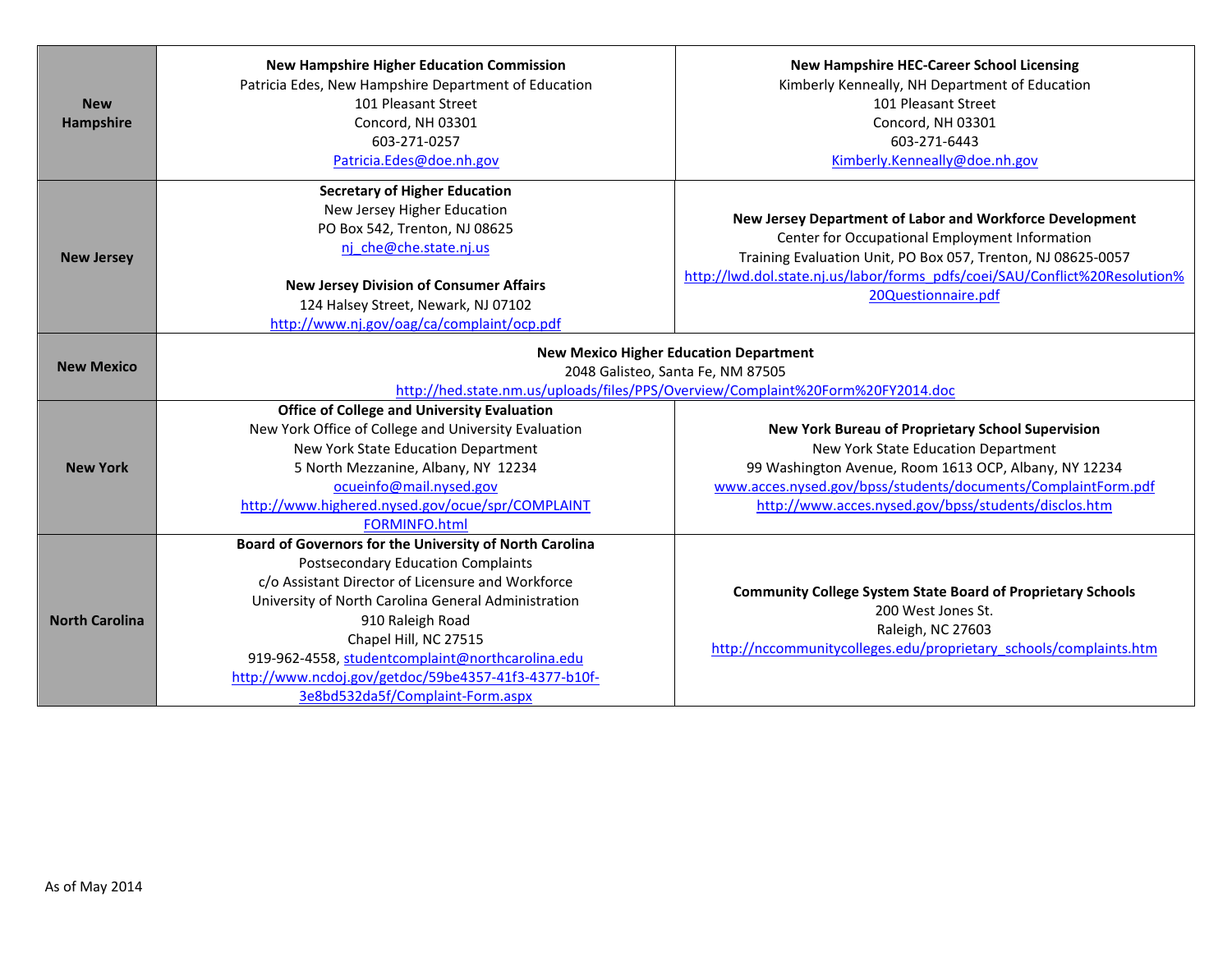|                     | North Dakota Department of Career and Technical Education (if institution is "authorized) |                                                                                                              |
|---------------------|-------------------------------------------------------------------------------------------|--------------------------------------------------------------------------------------------------------------|
|                     | State Capitol - 15th Floor, 600 E. Boulevard Ave. Dept. 270                               |                                                                                                              |
|                     | Bismarck, ND 58505-0610                                                                   |                                                                                                              |
|                     | cte@nd.gov                                                                                |                                                                                                              |
| <b>North Dakota</b> |                                                                                           |                                                                                                              |
|                     | North Dakota Consumer Protection Division (if institution is "exempt" or not authorized)  |                                                                                                              |
|                     | Office of Attorney General                                                                |                                                                                                              |
|                     | Parrell Grossman, Director, Consumer Protection Division, 701-328-5570                    |                                                                                                              |
|                     | Gateway Professional Center, 1050 E Interstate Ave. Suite 200, Bismarck, ND 58503-5574    |                                                                                                              |
|                     | http://www.ag.state.nd.us/cpat/PDFFiles/SFN7418.pdf                                       |                                                                                                              |
|                     | <b>Ohio Board of Regents</b>                                                              |                                                                                                              |
|                     | 25 South Front Street                                                                     |                                                                                                              |
|                     | Columbus, OH 43215-4183                                                                   | <b>Ohio State Board of Career Colleges and Schools</b>                                                       |
| Ohio                | <b>Ohio Attorney General, Consumer Protection Section</b>                                 | 30 East Broad Street, Suite 2481                                                                             |
|                     | 30 E. Broad St., 14th Floor                                                               | Columbus, OH 43215                                                                                           |
|                     | Columbus, OH 43215-3400                                                                   | http://scr.ohio.gov/ConsumerInformation/FilingaComplaint.aspx                                                |
|                     | http://www.ohioattorneygeneral.gov/Individuals-and-                                       |                                                                                                              |
|                     | Families/Consumers/File-A-Complaint.aspx                                                  |                                                                                                              |
|                     | <b>Oklahoma State Regents for Higher Education</b>                                        |                                                                                                              |
|                     | 655 Research Parkway, Suite 200                                                           |                                                                                                              |
|                     | Oklahoma City, OK 73104                                                                   |                                                                                                              |
|                     | http://www.okhighered.org/current-college-students/complaints.shtml                       | <b>Oklahoma State Board of Private Vocational Schools</b>                                                    |
| <b>Oklahoma</b>     |                                                                                           | 3700 Classen Boulevard, Suite 250                                                                            |
|                     | Oklahoma Office of the Attorney General, Consumer Protection Unit                         | Oklahoma City, OK 73118-2864                                                                                 |
|                     | Attn: Investigative Analyst                                                               |                                                                                                              |
|                     | 313 NE 21 <sup>st</sup> Street, Oklahoma City, OK 73105                                   |                                                                                                              |
|                     | http://www.oag.state.ok.us/oagweb.nsf/ccomp.html                                          |                                                                                                              |
|                     | <b>Oregon Higher Education Coordinating Commission, ODA</b>                               |                                                                                                              |
|                     | 775 Court St. NE, Salem, OR 97301                                                         |                                                                                                              |
|                     | <b>Oregon Attorney General</b>                                                            | Oregon Department of Education, Private Career Schools Office<br>255 Capitol Street NE, Salem, OR 97310-0203 |
| Oregon              | <b>Financial Fraud/Consumer Protection Section</b>                                        | http://www.ode.state.or.us/search/page/?id=325                                                               |
|                     | 1162 Court St. NE, Salem, OR 97301-4096                                                   |                                                                                                              |
|                     | http://www.doj.state.or.us/consumer/pdf/consumer_complaint.pdf                            |                                                                                                              |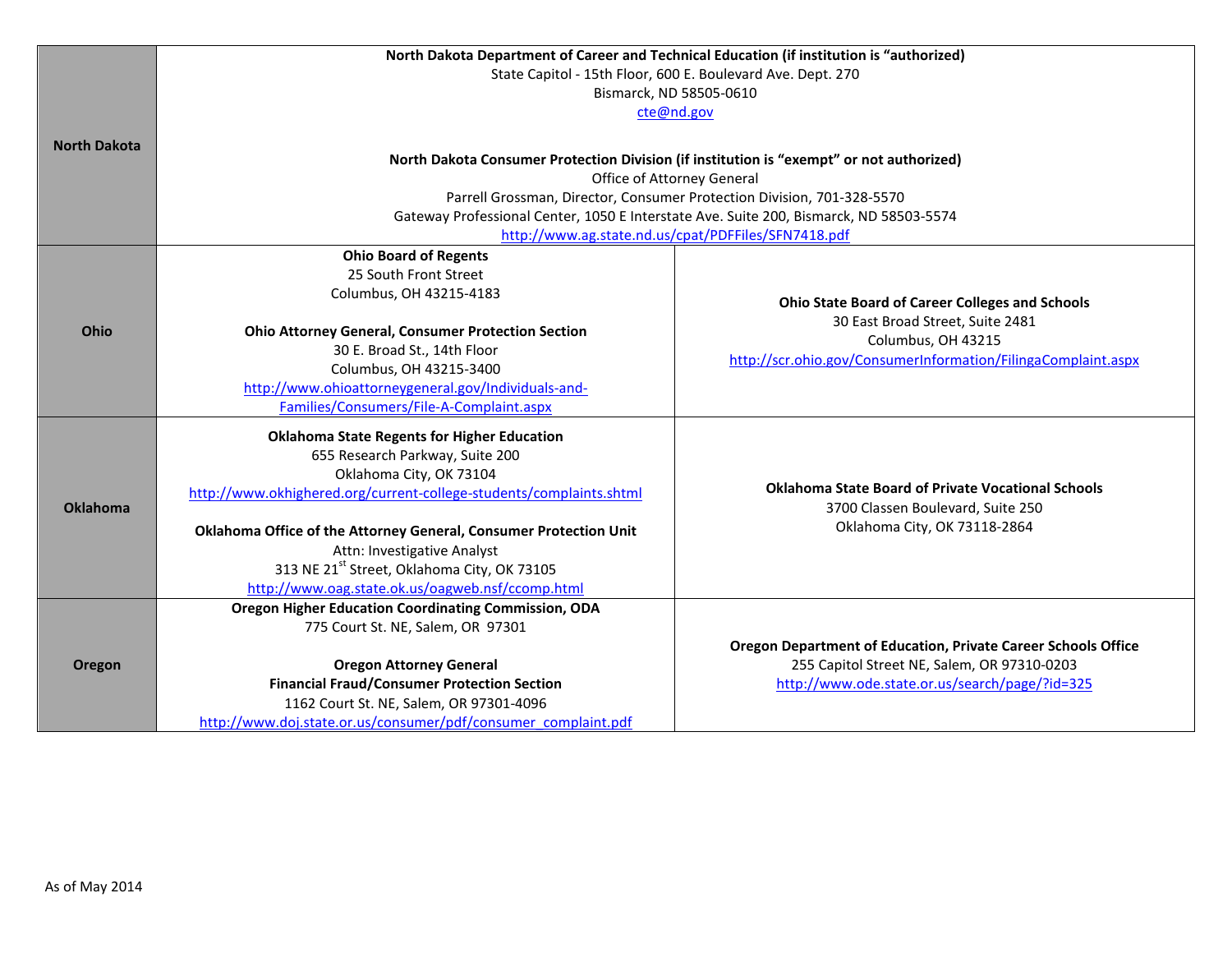|                       | <b>Pennsylvania Department of Education</b><br>333 Market Street, Harrisburg, PA 17126-0333                      |
|-----------------------|------------------------------------------------------------------------------------------------------------------|
|                       | http://www.education.state.pa.us/portal/server.pt/community/higher_education/8711/complaint_procedure/1004474    |
| Pennsylvania          |                                                                                                                  |
|                       | Office of Attorney General, Bureau of Consumer Protection<br>14th Floor, Strawberry Square, Harrisburg, PA 17120 |
|                       | http://www.attorneygeneral.gov/uploadedFiles/Complaints/BCP Complaint Form.pdf                                   |
|                       |                                                                                                                  |
|                       | Rhode Island Board of Governors for Higher Education                                                             |
|                       | Shepard Building, 80 Washington Street, Providence, RI 02903                                                     |
| <b>Rhode Island</b>   | Rhode Island Department of Attorney General, Consumer Protection Unit                                            |
|                       | 150 South Main Street, Providence, RI 02903                                                                      |
|                       | http://www.riag.state.ri.us/documents/consumer/ConsumerComplaintForm.pdf                                         |
|                       | http://www.ribghe.org/8a1031912.pdf                                                                              |
|                       | South Carolina Commission on Higher Education                                                                    |
|                       | 1122 Lady St., Suite 300                                                                                         |
| <b>South Carolina</b> | Columbia, SC 29201                                                                                               |
|                       | 803-737-3918                                                                                                     |
|                       | http://www.che.sc.gov/CHE_Docs/AcademicAffairs/License/Complaint_procedures_and_form.pdf                         |
|                       | South Dakota Secretary of State Jason M. Gant                                                                    |
|                       | <b>State Capitol</b>                                                                                             |
|                       | 500 East Capitol Avenue                                                                                          |
|                       | Pierre, SD 57501-5070                                                                                            |
| South Dakota          | sdsos@state.sd.us                                                                                                |
|                       |                                                                                                                  |
|                       | South Dakota Office of Attorney General, Division of Consumer Protection                                         |
|                       | 1302 E Hwy 14 Suite 3, Pierre, SD 57501-8053                                                                     |
|                       | http://atg.sd.gov/Consumers/HandlingComplaints/ConsumerComplaintForm.aspx                                        |
|                       | <b>Tennessee Higher Education Commission</b>                                                                     |
| <b>Tennessee</b>      | 404 James Robertson Parkway, Suite 1900, Nashville, TN 37243                                                     |
|                       | http://www.tn.gov/thec/Divisions/LRA/PostsecondaryAuth/Complaint%20Form.rtf                                      |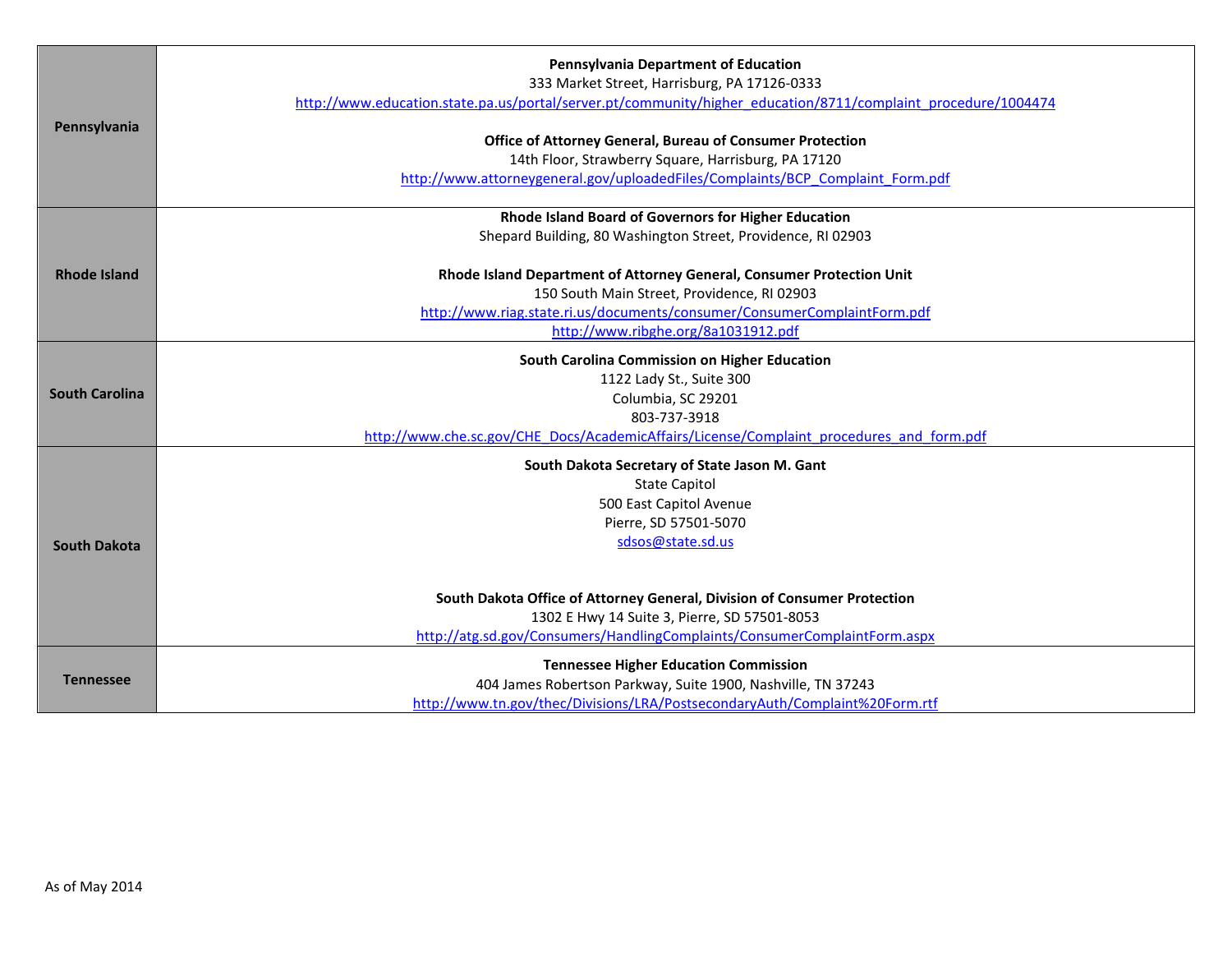|                      | <b>Higher Education Coordinating Board</b>                          |                                                                                                                                      |
|----------------------|---------------------------------------------------------------------|--------------------------------------------------------------------------------------------------------------------------------------|
|                      | Texas Higher Education Coordinating Board                           | <b>Texas Workforce Commission</b>                                                                                                    |
|                      | 1200 E. Anderson Lane, Austin, TX 78752                             | Career Schools and Colleges - Room 226-T                                                                                             |
| <b>Texas</b>         | http://www.thecb.state.tx.us/index.cfm?objectid=051F93F5-03D4-9CCE- |                                                                                                                                      |
|                      | 40FA9F46F2CD3C9D                                                    | 101 East 15th Street, Austin, TX 78778-0001                                                                                          |
|                      |                                                                     | http://www.twc.state.tx.us/svcs/propschools/ps401a.pdf                                                                               |
|                      | <b>Office of the Attorney General</b>                               |                                                                                                                                      |
|                      | <b>Consumer Protection Division</b>                                 | Additional complaint information is available at                                                                                     |
|                      | PO Box 12548, Austin, TX 78711-2548                                 | http://www.twc.state.tx.us/svcs/propschools/problem-school.html                                                                      |
|                      | https://www.oag.state.tx.us/consumer/complaintform.pdf              |                                                                                                                                      |
|                      | <b>Utah Division of Consumer Protection</b>                         |                                                                                                                                      |
|                      | 160 East 300 South                                                  |                                                                                                                                      |
| Utah                 | Salt Lake City, Utah 84111                                          |                                                                                                                                      |
|                      | consumerprotection@utah.gov                                         |                                                                                                                                      |
|                      |                                                                     | http://consumerprotection.utah.gov/complaints/index.html                                                                             |
|                      | <b>Vermont Agency of Education</b>                                  |                                                                                                                                      |
|                      | 120 State Street, Montpelier, VT 05620-2501                         |                                                                                                                                      |
| <b>Vermont</b>       |                                                                     | http://education.vermont.gov/new/pdfdoc/pgm_postsecondary/EDU-Complaint_Resolution_Statement_for_Postsecondary_Education_Matters.pdf |
|                      | <b>Vermont Attorney General's Office</b>                            |                                                                                                                                      |
|                      | 109 State Street, Montpelier, VT 05609-1001                         |                                                                                                                                      |
|                      | <b>State Council of Higher Education for Virginia</b>               |                                                                                                                                      |
|                      | 101 N. 14th St., James Monroe Building, Richmond, VA 23219          |                                                                                                                                      |
| Virginia             | communications@schev.edu                                            |                                                                                                                                      |
|                      | http://www.schev.edu/students/studentcomplaint.asp                  |                                                                                                                                      |
|                      |                                                                     | Washington Workforce Training and Education Coordinating Board                                                                       |
|                      | <b>Washington Student Achievement Council</b>                       | 128 10th Avenue SW                                                                                                                   |
|                      | 917 Lakeridge Way, PO Box 43430                                     | PO Box 43105                                                                                                                         |
| Washington           | Olympia, WA 98504-3430                                              | Olympia, WA 98504-3105                                                                                                               |
|                      | dainfo@wsac.wa.gov                                                  |                                                                                                                                      |
|                      | http://wsac.wa.gov/protecting-education-consumers                   | workforce@wtb.wa.gov                                                                                                                 |
|                      |                                                                     | http://www.wtb.wa.gov/PCS Complaints.asp (instructions)                                                                              |
|                      | <b>West Virginia Higher Education Policy Commission</b>             |                                                                                                                                      |
|                      | 1018 Kanawha Blvd E., Ste 700                                       | <b>Community and Technical College System of West Virginia</b>                                                                       |
| <b>West Virginia</b> | Charleston, WV 25301-2800                                           | 1018 Kanawha Blvd. E., Ste. 700                                                                                                      |
|                      |                                                                     | Charleston, WV 25301                                                                                                                 |
|                      | West Virginia Office of the Attorney General                        |                                                                                                                                      |
|                      | <b>Consumer Protection Division</b>                                 | West Virginia Office of the Attorney General                                                                                         |
|                      | PO Box 1789, Charleston, WV 25326-1789                              | <b>Consumer Protection Division</b>                                                                                                  |
|                      | https://www.wvhepc.org/resources/Complaint Process.pdf              | PO Box 1789, Charleston, WV 25326-1789                                                                                               |